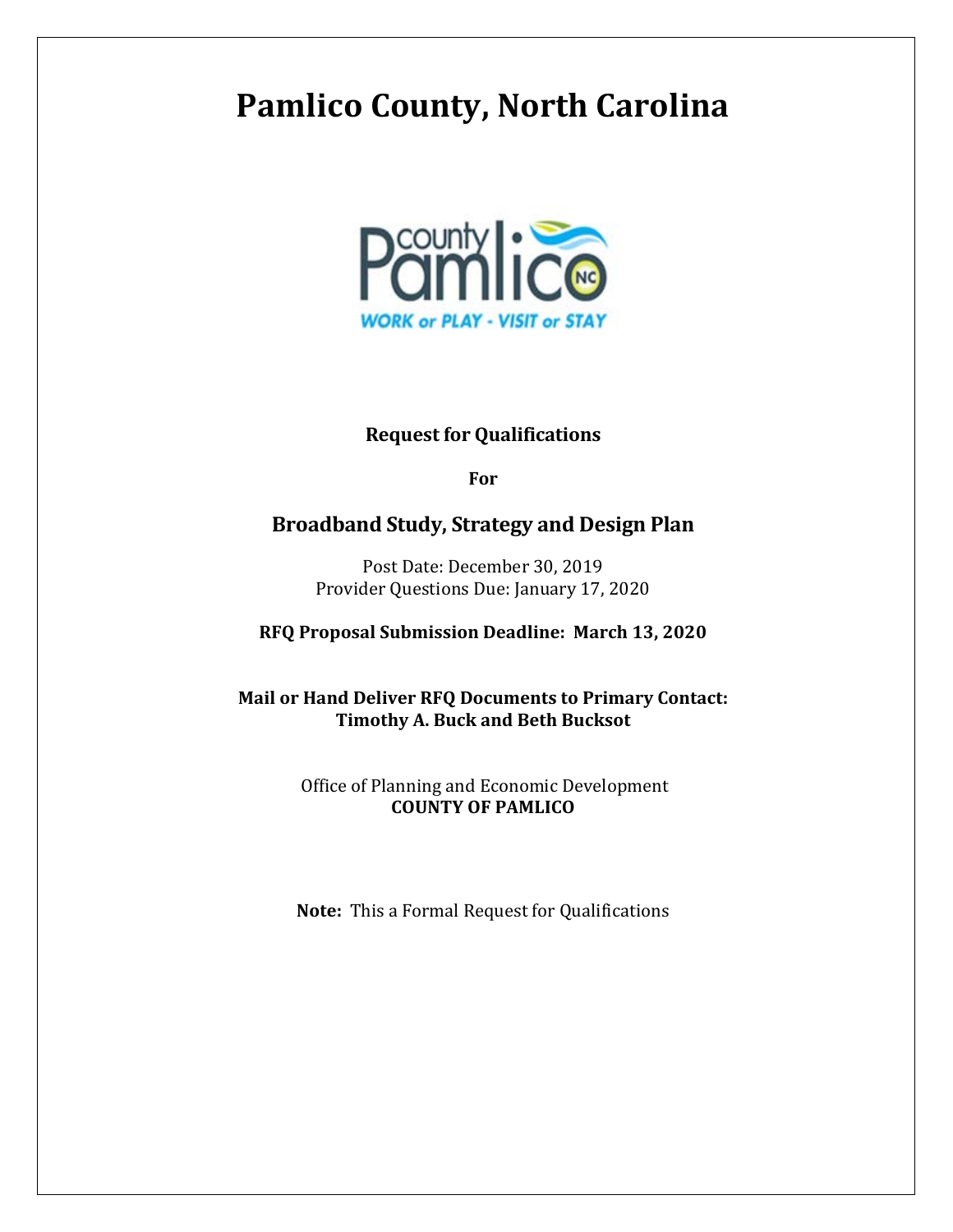### REQUEST OR QUALIFICATIONS

SUBJECT: This RFQ is soliciting qualifications for a Broadband Study, Strategy and Design Plan covering Pamlico County as defined in the RFQ. Cover sheet for submission is in Appendix "B".

INQUIRIES: All inquiries or questions must be directed to the County Manager, Timothy A. Buck and Planning and Economic Development Director, Beth Bucksot.

Questions must be received no later than **5 pm January 17, 2020.** If a determination is made that a clarification or change to the RFQ document is required, a written addendum will be posted on the appropriate sections of the website of the Issuers. Respondents are responsible for obtaining all RFQ updates. RFQ issuance may be found at [www.pamlicocounty.org](http://www.pamlicocounty.org/)

Responses must be delivered at the following address no later than **5 pm March 13, 2020**.

*Return hard copy RFQ responses to the following address:*

Attn: Timothy A. Buck and Beth Bucksot County of Pamlico Address – Physical: 202 Main St. Bayboro, NC 28515 Address – Mailing: PO Box 776 Bayboro, NC 28515 Phone: (252) 745-3081 or (252)745-3133 Email[:tim.buck@pamlicocounty.org](mailto:tim.buck@pamlicocounty.org) and [beth.bucksot@pamlicocounty.org](mailto:beth.bucksot@pamlicocounty.org)

Submit one (1) hard copy and one (1) electronic copy of your response, including any product literature or data to: [tim.buck@pamlicocounty.org](mailto:tim.buck@pamlicocounty.org) and to [beth.bucksot@pamlicocounty.org](mailto:beth.bucksot@pamlicocounty.org)

*Submittals must be labeled:*

"**Pamlico County RFQ: Response for Broadband Study, Strategy and Design Plan"**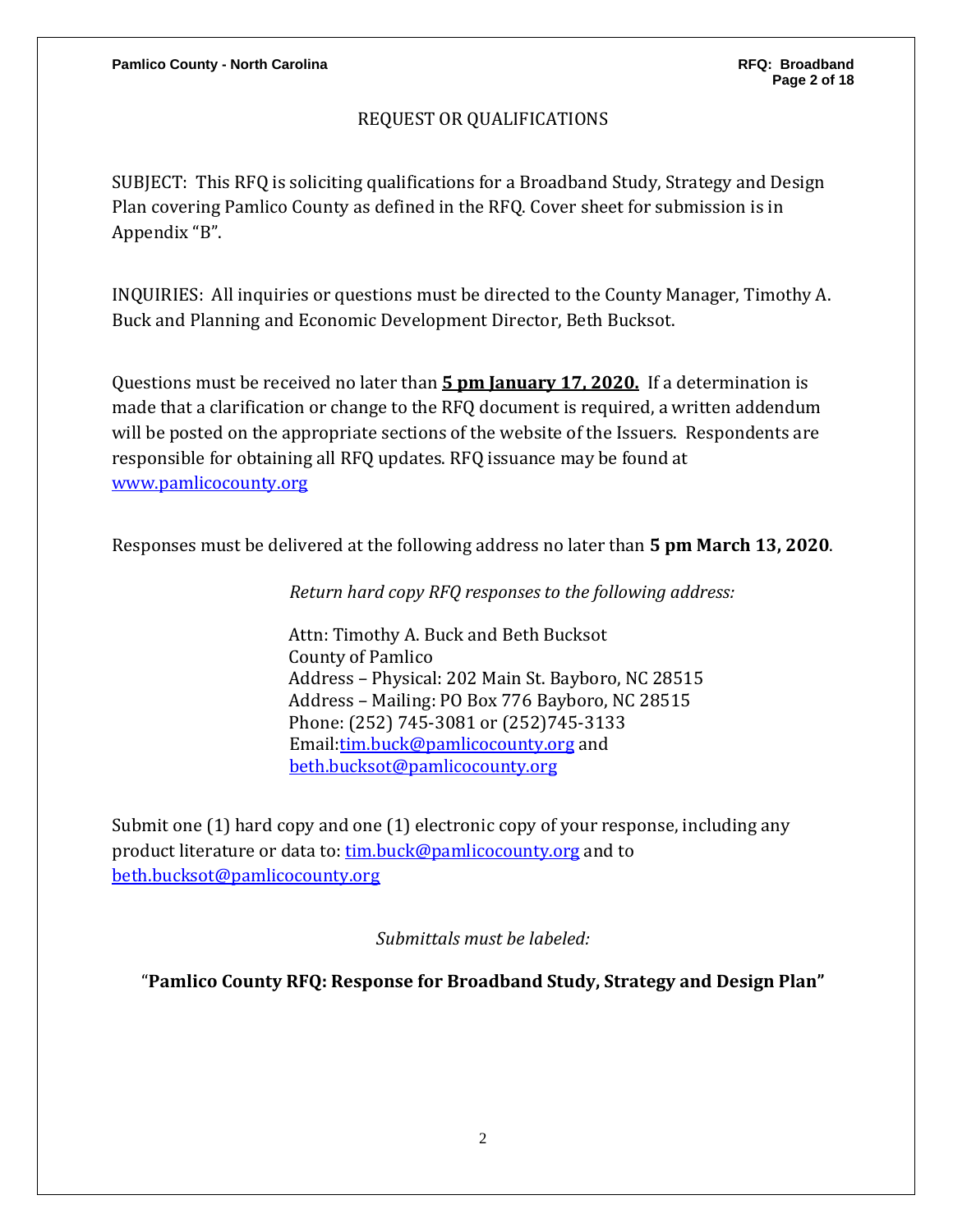### **Table of Contents**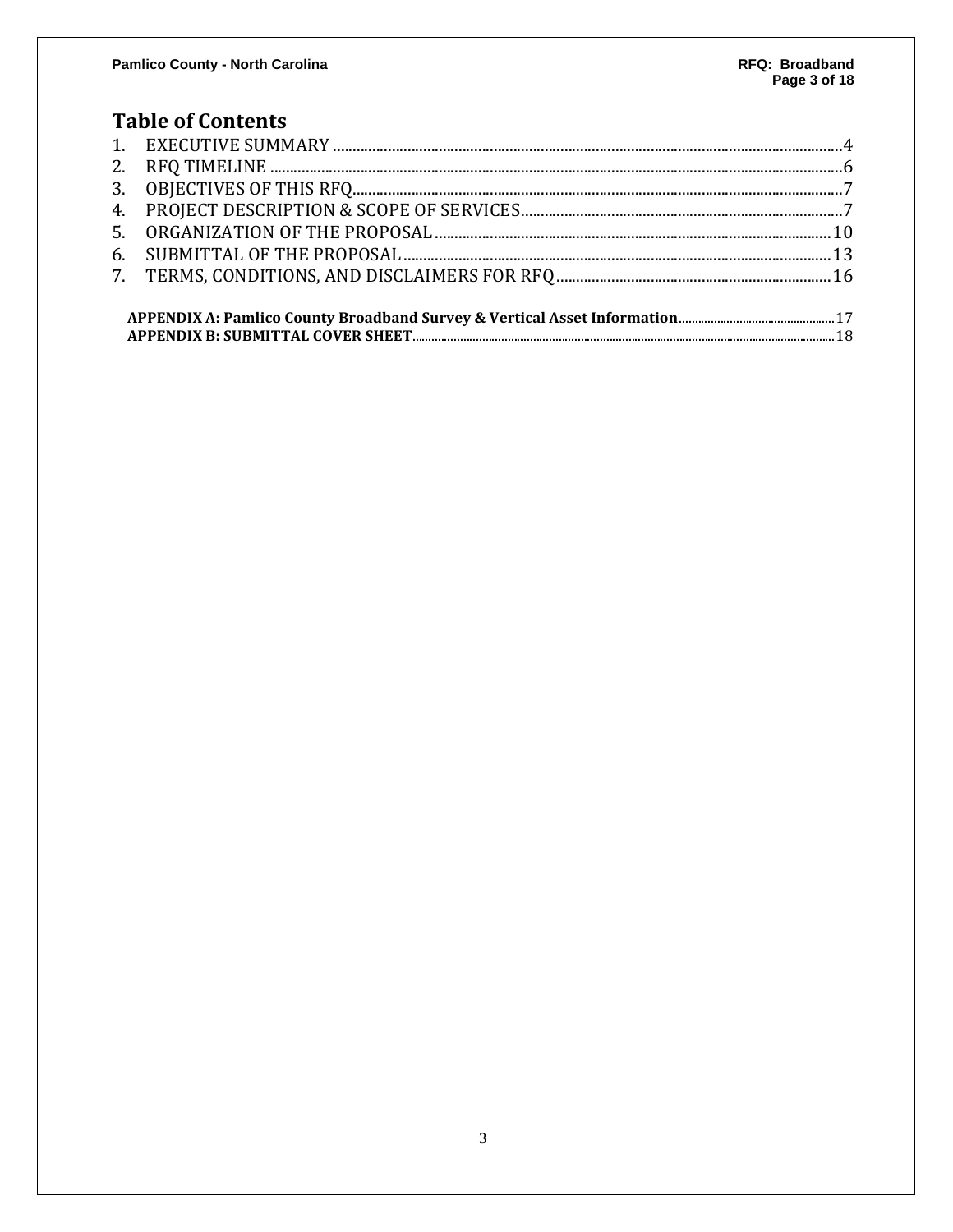### <span id="page-3-0"></span>**EXECUTIVE SUMMARY**

Pamlico County is in Eastern North Carolina and consists of a population of approximately 13,000-15,500. The county is classified as a Tier 2 (average economically distressed) county by the NC Department of Commerce. The county's unemployment rate was 4% percent in July 2019. Pamlico County faces several economic opportunities and challenges.

The county's town seat of Pamlico is Bayboro and the County is on a peninsula that is surrounded by 299 miles of waterways. As a result, Pamlico County is separated from the rest of the state geographically, culturally and economically. The mostly flat terrain with fair amounts of sandy and loam soil will make some aspects of building a fiber WISP easier. The waterways may add different complications or, depending on new technology utilized, may be an asset. Pamlico County's relative isolation from the interior counties and impacts from storms and hurricanes adds to its challenges and opportunities to its economic, educational and cultural growth development. Growth is outpacing most of its neighbors occurring at 4%. Despite impacts from Hurricane Florence, tourism and real estate sales are increasing. With this, other planned community and economic development, the close proximity of Interstate Highway 42, the completion of Highway 17 N/S and increased marketing to Intracoastal Waterway cliental, more growth is expected.

Pamlico County is bordered by the Neuse River, Pamlico Sound, Bay River and numerous creeks. Pamlico County's opportunities for economic development in its northeastern section are somewhat limited in a few areas by the amount of its taxable land that has been bought out by FEMA in addition to some areas of its NC Opportunity Zone being located in a flood zone. For those areas, strategic and targeted community and economic development planning that takes resiliency into consideration, is taking place.

The current need for Broadband is similar to the need for electricity and telephone services many years ago. It is essential for most businesses and entrepreneurs. Students require internet access at home to take classes, to use online textbooks, and to do and turn in homework assignments. Pamlico County profits greatly from second homeowners, those who work from home and visitors, most of whom need to remain connected to online resources during their stay. Many will not even consider purchasing a home without adequate internet speeds. Others have purchased homes that had internet access and then when they went to switch over the account were told it was not available due to exhausted lines. In addition, a significant number of existing residents and businesses indicate the necessity and desire for increased Broadband capacity and speeds.

Pamlico County officials realize that increased access to broadband service will provide benefits and opportunities for community and economic development, housing, government services, emergency disaster services. Other benefits include education enhancements and opportunities, access to tele-healthcare, telework and increased services to senior citizens and disabled persons. Pamlico County has been collaborating with a group of residents, businesses and the NC Department of Information Technology's Broadband Infrastructure Office ("NC BIO") to find solutions for increased connectivity. The county has a Broadband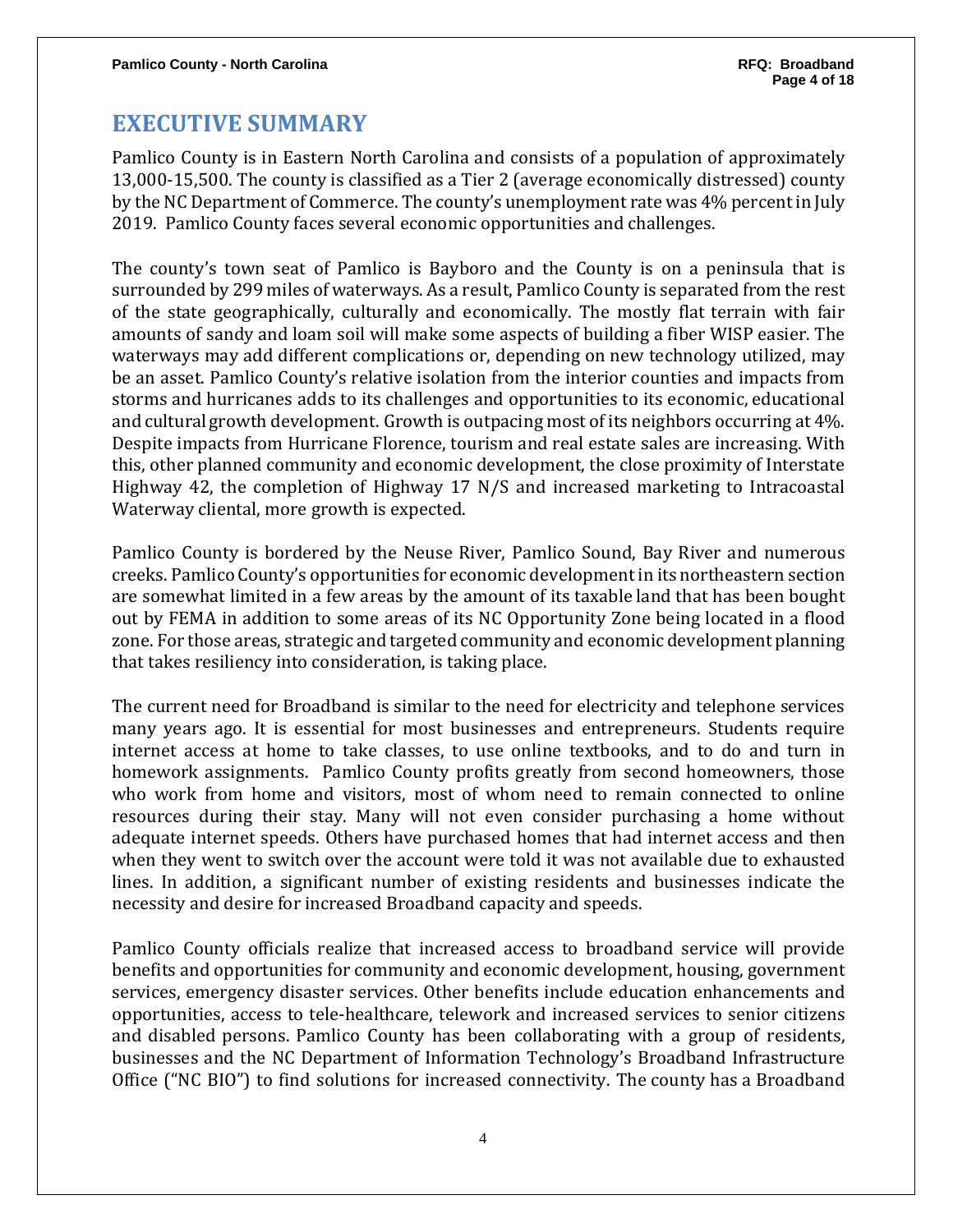**Pamlico County - North Carolina RFQ: Broadband** 

Committee the is coordinated through the Office of Planning and Economic Development. The County has already set aside funds for the Broadband Study, Strategy and Design Plan**.**

A Pamlico County Broadband Survey completed in July 2017, which had one of the highest response rates in the State of North Carolina, provided a detailed inventory and assessment of the communications infrastructure as well as the lack of, or inadequate access in Pamlico County as shared by residents and businesses. Data provided reasonable estimates that 19% of respondents had no broadband access, and 67% utilize dial-up, DSL, cellular, or satellite. 49.9% were dissatisfied with current access due to unreliability, poor customer service. 70% were not satisfied with reliability and availability of current speeds. These are the categories for connectivity consistency issues: Business- 25.51%; Streaming or movies- 68.43%; Emailing- 40.91%; Education- 17.68; other- 46.21%.

In addition, 80% indicated they would be interested in additional broadband service options, and 75% indicated they did not have sufficient or reliable speed with current internet service. An additional factor that prohibits many families' access is affordability. With the 17% rate of poverty in Pamlico County, some of the citizens may choose not to sign up due to prohibitive expense. For most them, current satellite provider options are cost prohibitive.

The County has also completed an inventory of its vertical assets. In addition, Pamlico County Planning and Economic Development and GIS, along with NC Broadband Infrastructure Office and the East Carolina Council of Governments has inventoried, collated and mapped out survey responses as well as vertical and existing fiber assets.

Pamlico County has: over 7,800 housing units; over 450 businesses; \$19.65 million in tourism expenditures and was ranked 10<sup>th</sup> in NC for increased tourism spending in 2017this is adding to an interest in residential development; a large number of underground and home-based businesses; 83% of households have computers; median income of over \$42,000. In addition, in some areas of the county, new WISP technology may enable providers to obtain additional customers in adjoining counties. The "take up rate" for broadband services should be rather high.

The County of Pamlico is requesting qualifications for professional services from qualified firms for the completion of a *Broadband Study, Strategy and Design Plan* for: a deeper assessment the current and future demand; provide a strategy for partnership opportunities and leveraging of existing assets for additional broadband deployment within the county; as well as providing a general design plan of how current assets could be leveraged with additional infrastructure and investment to increase connectivity across the county. Consideration of intra-county, EMC or other collaborations may be considered.

**Note:** The County of Pamlico welcomes responses to this RFQ from ALL interested or potentially interested parties. For the purposes of this RFQ, the terms "respondents," "providers," and "vendors" refer to entities submitting written responses to this RFQ.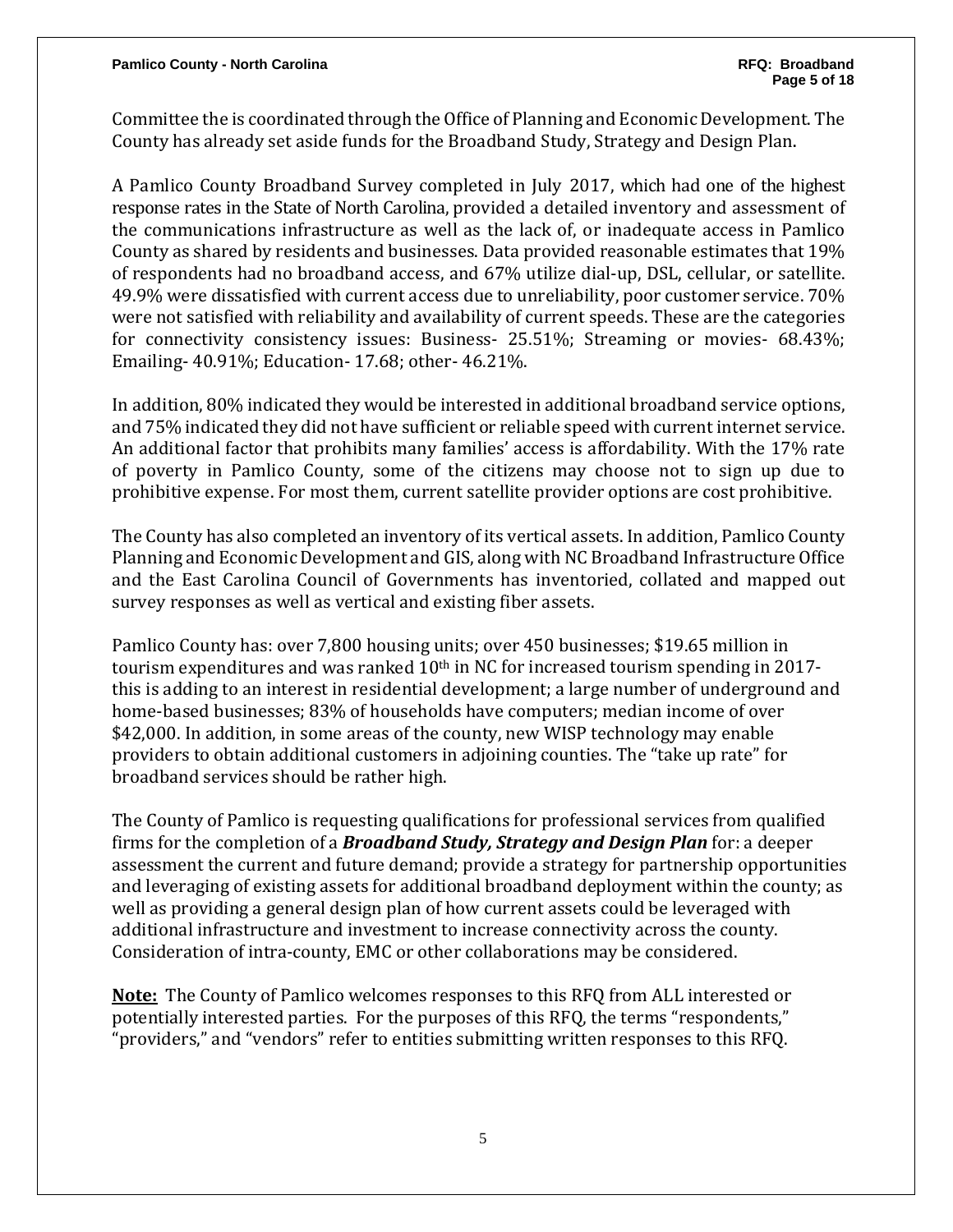### **RFQ TIMELINE**

#### **Important Dates**

The following anticipated timeline is subject to change, at the discretion of the County of Pamlico Government.

**December 30, 2019** RFQ posted.

**January 17, 2020** Questions from perspective applicants are due by 5 p.m. Questions regarding RFQ content must be submitted in writing to:

Name

County of Pamlico/Office of Planning and Economic Development Address 202 Main St. Bayboro, NC 28515 Address PO Box 776 Bayboro, NC 28515 Phone: 252-745-3133 or 252-745-3081 Email: [tim.buck@pamlicocounty.org](mailto:tim.buck@pamlicocounty.org) and [beth.bucksot@pamlicocounty.org](mailto:beth.bucksot@pamlicocounty.org)

- **January 24, 2020 County of Pamlico's** written response to questions will be submitted to all known prospective applicants. If you are interested in receiving responses to submitted questions, email Timothy Buck and Beth Bucksot to indicate your request.
- **March 13, 2020** Application submission deadline, applications are due to County of Pamlico no later than 5 p.m.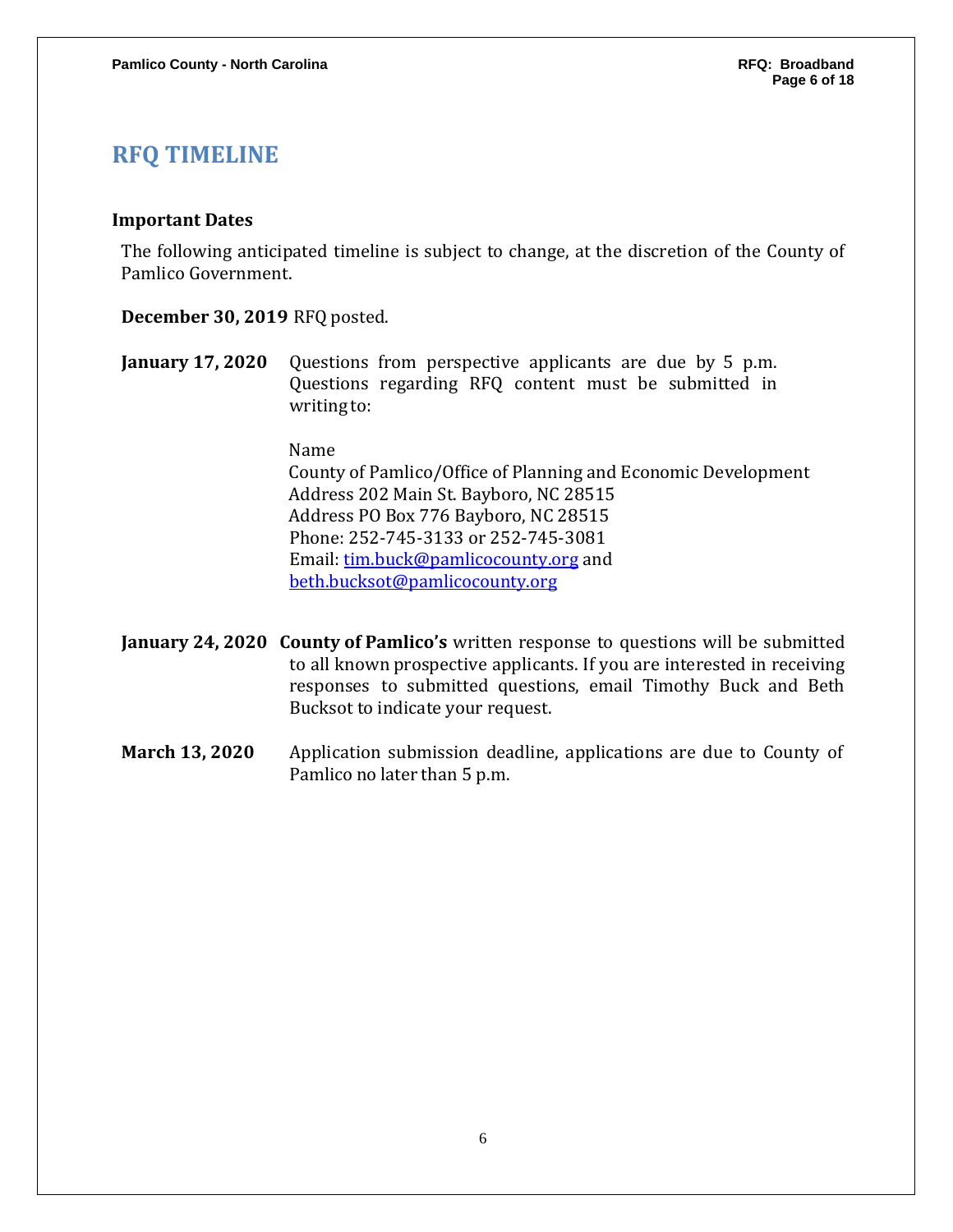### **OBJECTIVES OF THIS RFQ**

Pamlico County is seeking solutions that will allow for deployment of broadband services to ensure broadband coverage for citizens and businesses across the County at minimum of speeds of 25 Mbps download and 3 Mbps upload but preferably 100Mpbs. This RFQ is seeking a vendor to provide to Pamlico County a Broadband Study, Strategy and Design Plan. This work product should enable Pamlico County to understand its current coverage and gaps, suggest a strategy for increasing access across the county through provider partnerships; and provide a general design plan for expanding infrastructure across the county. With this scope of services, the County would then have solid information to move forward on developing or entering into partnership arrangements with various vendors or broadband providers.

## **PROJECT DESCRIPTION & SCOPE OF SERVICES**

Vendors must submit a detailed scope of work outlining the project plan, tasks, scheduling, and milestone events. In general, the County anticipates a "turnkey" full-service process. The County of Pamlico is requesting proposals (RFQs) from Internet service providers or qualified professional consulting firms to conduct and complete the following:

- 1. A Broadband Study of Existing Broadband Coverage and Needs. This assessment of broadband service(s) in Pamlico County, NC, should identify existing service and providers in the county; identify unmet service needs within the county, including service and/or adoption gaps. Respondents should utilize the Broadband Survey data already collected by Pamlico County, along with coverage information and other data sets, to create a picture of the current level of service within the county identifying coverage gaps and adoption challenges.
- 2. A Broadband Strategy (Plan) for Pamlico County that creates the greatest opportunity to support short-term broadband growth as well as long-term community broadband needs. This Plan should assess current providers, current infrastructure and county need, and outline a strategy for moving the county forward including partnership and financial models for increased deployments. This Plan should include identification of existing assets within the county that can be leveraged for building of additional infrastructure. Respondents should utilize vertical asset data already collected by Pamlico County as well as other existing data sets or collection of data, to complete this picture. The plan should incorporate coverage gaps, with potential infrastructure opportunities and address potential broadband partnerships with broadband providers or other vendors, for consideration by Pamlico County. The Plan should address parties that may deploy infrastructure as well as parties that could operate and maintain this additional deployment. This Plan should also include potential funding sources or financial partnerships for expansion of broadband deployments.
	- $\circ$  To the extent relevant, this Strategy Plan should also highlight ways that the County could cooperate with respondents to improve the business case for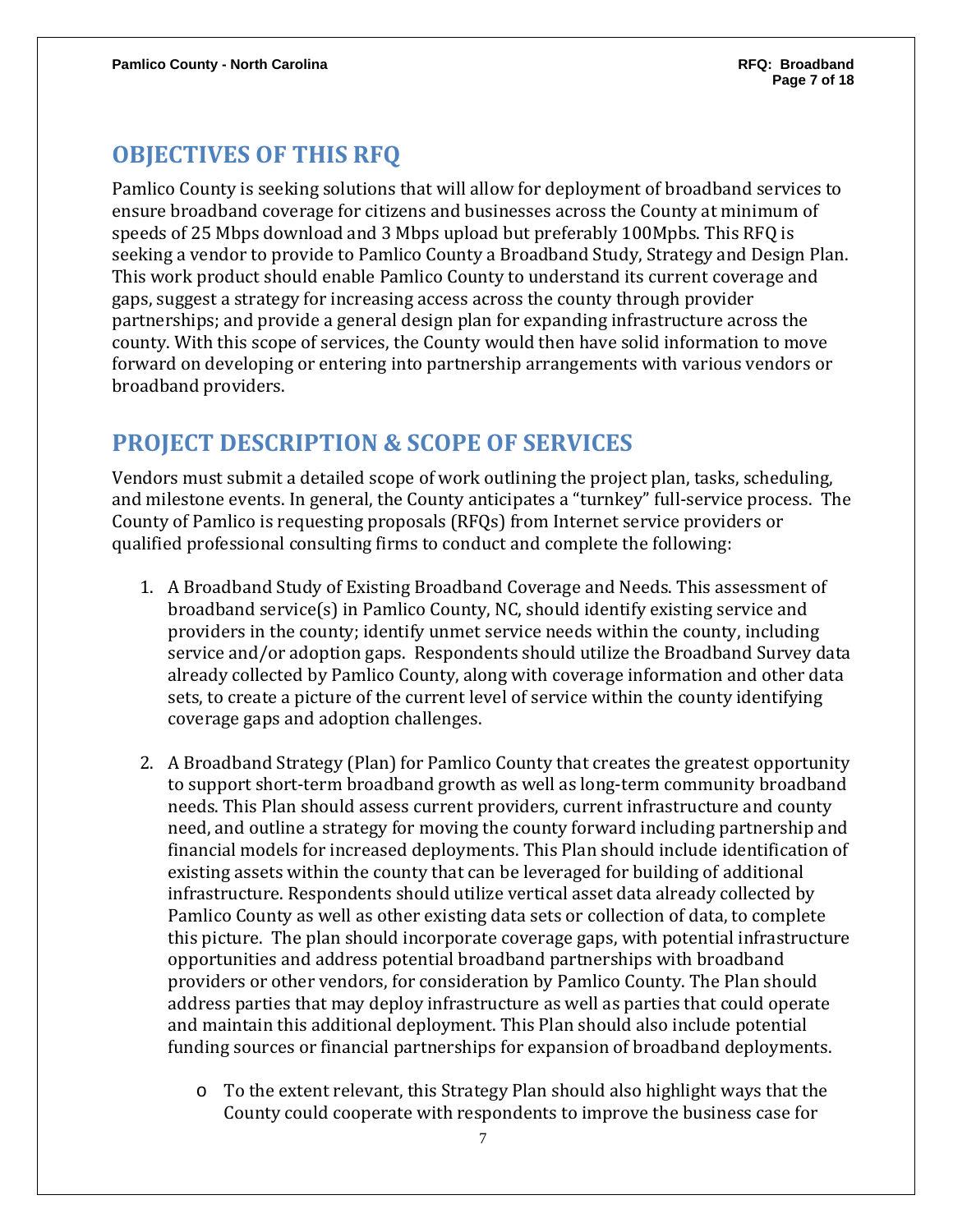proposed solutions. We encourage respondents to be creative and suggest other types of partnerships or business opportunities of interest. Specifically, this section could include:

- o Resources and facilities: Explanation of need for access to community assets and resources. Respondents should also address the relative importance and impact of variations in terms or more flexibility with respect to accessing the following types of community assets, facilities, and policies:
	- Pole Attachments<br>■ Hility conduits
	- Utility conduits
	- Dark fiber
	- Backhaul or ISP partnerships involving local, statewide or regional fiber assets
	- Public Rights of Way
	- Undergrounding policies
	- Other community assets, facilities (including water and radio towers) or policies not specifically mentioned above
- o Regulatory environment: Description of any rules or regulations at the federal, state or local level that could impact the feasibility or underlying economics associated with the proposed solutions. Responses should also include an explanation of any forms of proposed regulatory relief, including streamlined permitting, which could improve the economic case for the business models or network solutions proposed or for other network solutions that respondents considered but dismissed due to existing regulations and their effect on economic viability of such proposal.
- o Contracting issues: Explanation of any material considerations or expectations that respondents have with respect to any of the following issues likely to be negotiated during any future Requests for Proposal:
	- Intellectual property<br>■ Insurance c. Indemnit
	- Insurance c. Indemnities
	- **Warranties**
	- Dispute resolution
	- Problems with current providers if any.<br>• Other contracting issues not specifically
	- Other contracting issues not specifically listed above
- o Other partnership or revenue opportunities: Discussion of any other types of partnerships or working relationships between respondents and Supporters which could improve the business case for respondents to partner with one or more Supporters. For example, a company may work with universities and the surrounding communities to develop partnerships that allow the company to deliver voice, video and data services, and/or to pilot cutting-edge new products, recruit new employees, or enter branding and marketing agreements.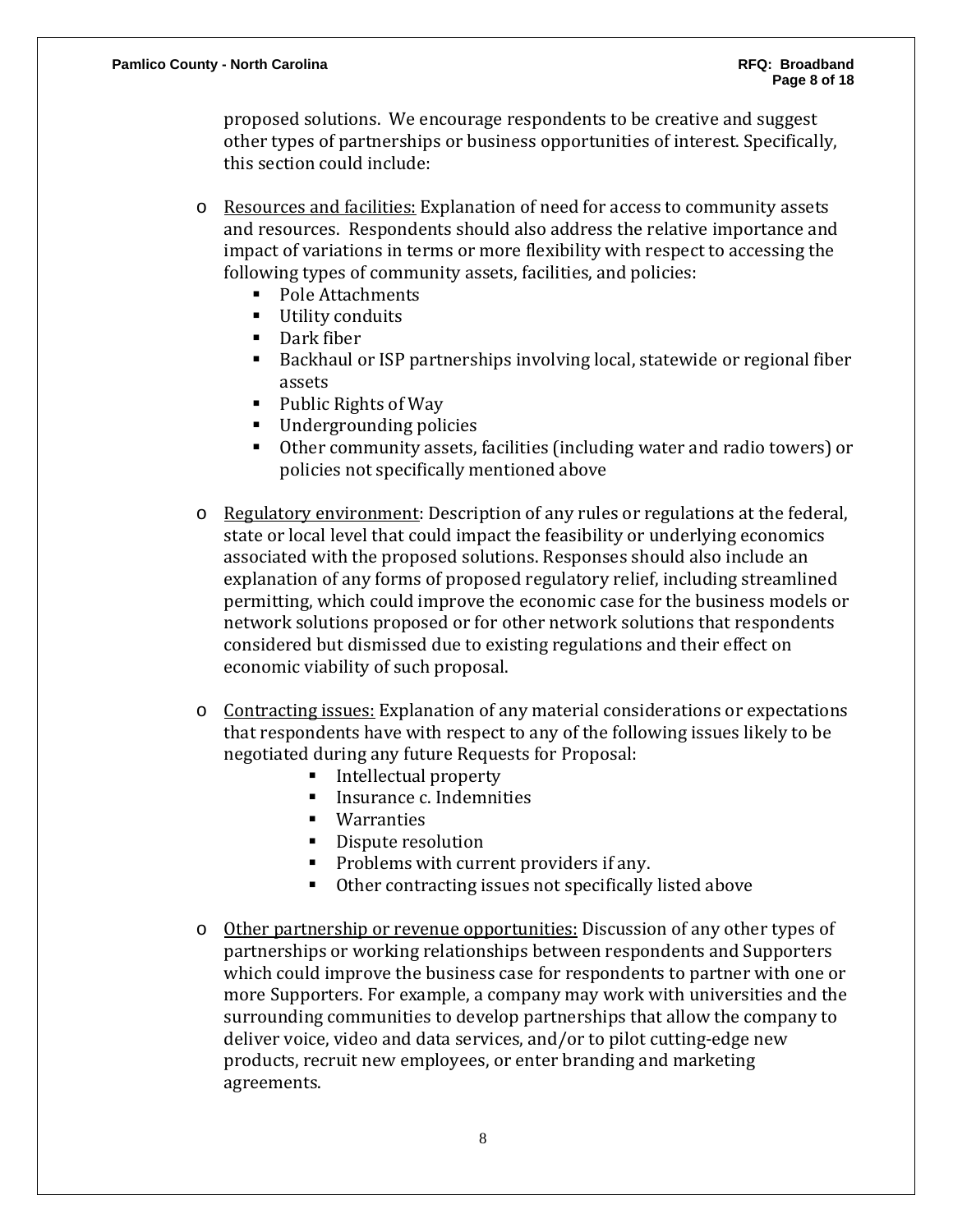#### **Pamlico County - North Carolina RFQ: Broadband**

3. A Design Plan to show how broadband coverage across Pamlico County, especially within coverage gap areas, can best be expanded from an infrastructure perspective. This high-level design plan should detail the type of network suggested for this effort, and identify how infrastructure could best be deployed, based on the partnerships identified in the Broadband Strategy Plan, especially incorporating and leveraging existing assets within the county as much as possible, for this increased last-mile access. While all technologies may be considered within these RFQ responses, the County is seeking technologies that can deliver necessary speeds and capacity, are scalable and future-proof as much as possible, yet also take into account the financial viability of deployments. From initial discussions within the initial broadband planning work, the County believes that a fiber/wireless hybrid may be the best solution for the county. But any technologies meeting the stated criteria will be considered. Due to the geographic location of Pamlico County, the Design Plan should take into account the need for disaster resilient infrastructure. This Plan should identify middle mile fiber or other backhaul, towers, poles, and general equipment to be utilized. Design work should provide enough detail to convey vision, needed partnerships, timelines and potential costs and funding avenues for this last-mile infrastructure investment. Respondent should demonstrate ability to provide current and future design or design analysis; utilize the existing public surveys, tall structures mapping, current fiber assets and add to these as is necessary; and provide enough design details to be used in a business plan development and project budgeting; regulatory analysis, and operational best practice scenarios

The three items to be completed above should build off of each other resulting in a comprehensive picture, strategy and detailed plan for moving the county forward. The project should provide a reasonable assessment, strategy and design plan that includes steps necessary for a broadband buildout in Pamlico County. This work should include opportunities to expand last-mile coverage as well as methods of sustaining the expansion, disaster resilient infrastructure, include potential one-time and/or recurring third-party funding sources, and a deployment plan that will enable Pamlico County and its commercial partners to take advantage of these opportunities in conjunction with broadband-friendly public policy and grants development.

### **Network / Equipment Performance Expectations**

#### *Aesthetics*

All equipment (access points, antennas, cpe's, power supplies, fiber installations, ground egress points) and any other aspect of this project that interferes with the existing foliage, roads, right of ways, or other physical aspects, etc.), should not over negatively impact the appearance of publicly visible areas, and County owned property. The County requests that all outdoor equipment be examined by the IT Director or County designated representative before deployment.

#### *Capacity*

The coverage area is defined as the entire County of Pamlico. Although no estimate can be provided as to the expected service loads, it will be incumbent upon the vendor to provide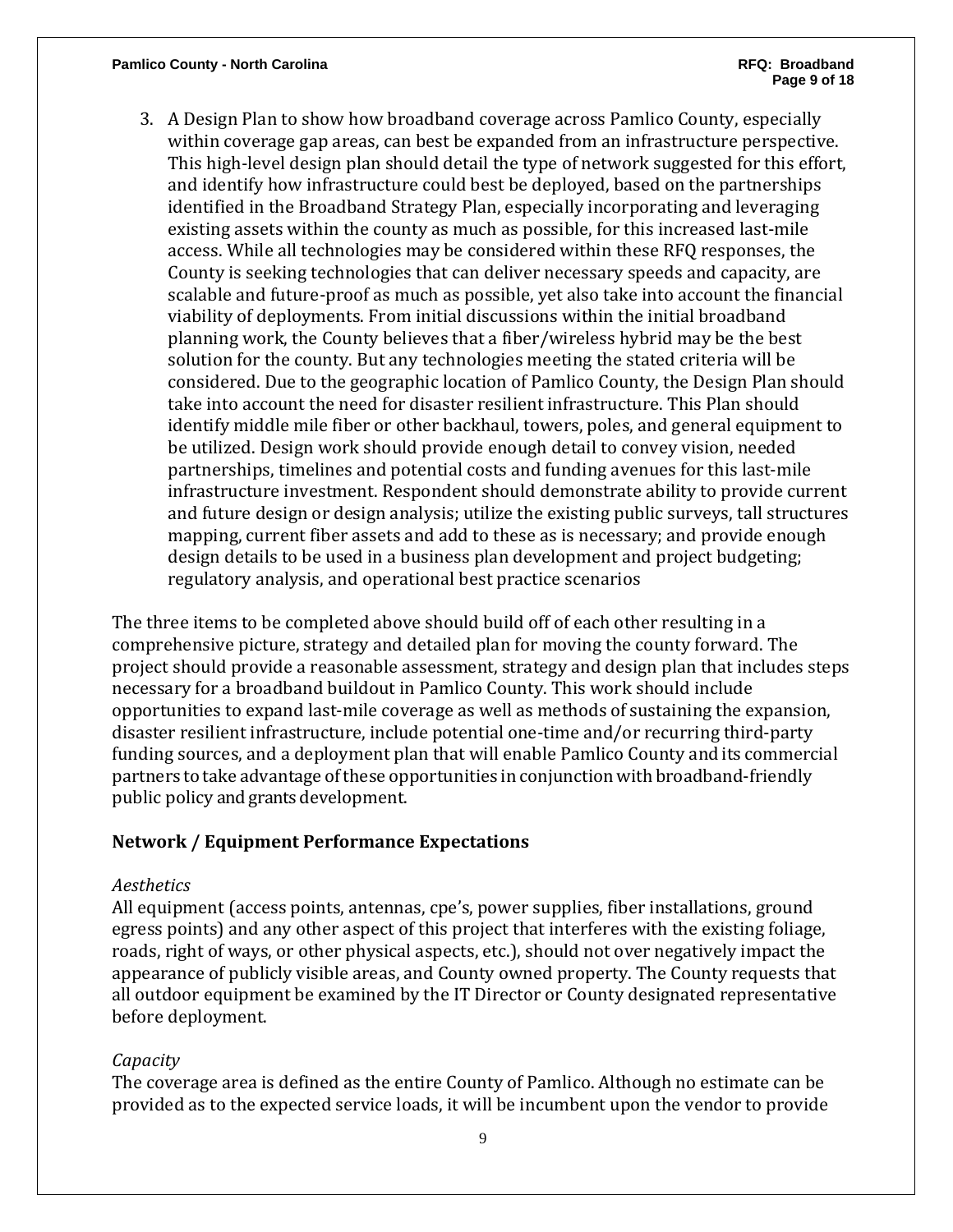user and packet prioritization to ensure guaranteed adequate bandwidth for system use, in the event that a wireless deployment is selected for portions of the County.

### *Frequency Coordination and RF Analysis*

Assumptions will be made, in the event that wireless is part of the final design of the Broadband Deployment, that any design planning would incorporate analysis of existing RF frequencies and signal strengths that will assist with designing and implementing equipment proactively, to include frequency coordination with existing Wi-Fi networks. The County may arrange vendor access to County-owned facilities to assist in any site surveys. Frequencies in the Southern section of the County may be subject to review by MCAS Cherry Point.

### *Security*

Proposed equipment must offer the latest security methods utilizing industry-standard technologies. The system must be upgradeable by way of firmware, software, or ROM upgrades as new security technologies are standardized.

#### *Performance and Reliability*

Any implemented network should maintain a minimum of 95% uptime of any managed device, and connectivity.

### *Physical Requirements*

All outdoor equipment must operate in an ambient temperature range of -40 degrees to +140 degrees Fahrenheit, have enclosure and cable connections that are weatherproof, withstand shock and vibration and high wind speeds.

### *Warranty and Post Implementation Support*

As possible, provide manufacturer and vendor warranties on equipment and installation services covering firmware, hardware and software.

### **ORGANIZATION OF THE PROPOSAL**

The organization of the proposed scope of work is described in this section of the Proposal guidelines. The proposal shall be limited to 12 pages, exclusive of pre-printed resumes, and similar material that the proposing firm believes will aid in determining its qualifications for the project. The following guidelines must be followed by all potential consultants.

### **General Provisions**

Responses to this RFQ must include the following information:

- The name, address and telephone number of the proposing firm.
- Identification of the individuals and/or vendors comprising the project team for this project and what specific role each will take in completing the work.
- A summary of your experience completing similar projects. Please provide examples of the design, equipment and results of these projects. Also include any names, addresses and phone numbers of clients involved with these projects.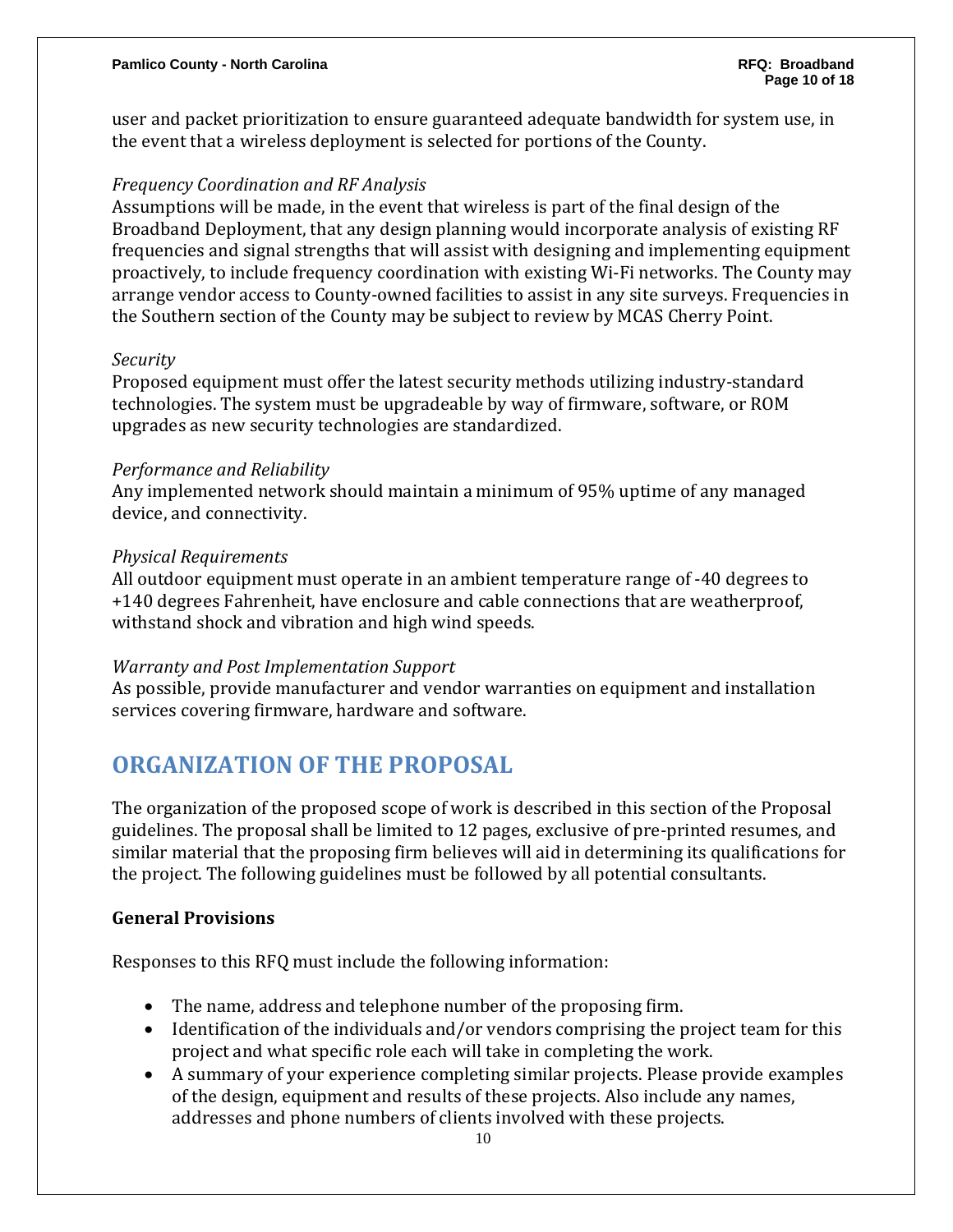- Provide the full legal name of the Provider and the type of entity.
- The cover sheet must be signed by an owner, corporate officer, or agent authorized by the Provider.
- The names of all principals of the Provider must be disclosed on the cover sheet; specifically, all persons who have equity interest in the Provider organization and/or hold a senior leadership position in the Provider organization.
- A detailed work plan describing your approach to study, design, installation, testing and training. The description should, at a minimum, include a listing of manufacturers, including model numbers, for proposed equipment, subcontractors, and a project schedule.
- Describe your training program (if applicable).
- Provide detailed warranty and support information.
- Detailed analyses of back haul Internet services options for a county wide deployment.
- Supplemental Materials (if applicable).

### **Vendors may provide any material not specifically required as supplemental information. Additional material may include the following:**

- Additional reports, photos and/or descriptions of similar projects you have completed.
- Promotional material describing your firm and its services.
- Additional references.

### **Scope of Work**

Describe the work program to accomplish the scope of work. The organization of the specific work activities in the scope of work should be broken down into tasks, subtasks, and the anticipated result or output as follows:

- TASK: An overview of a related group of subtasks or activities. Normally one or two sentences.
- SUBTASK: A detailed description of the work, including the methodology to be performed. Generally, one to ten paragraphs depending upon the complexity of the activities described in the subtask.
- OUTPUT: A description of what the result of this particular activity or subtask is. Generally, one sentence.
- Describe the time schedule for each proposed task and subtask described above. Proposed work periods and completion dates, as well as anticipated meeting dates should also be identified.
- List all sub-consultants proposed for this project. Include their resumes, qualifications and specific responsibilities.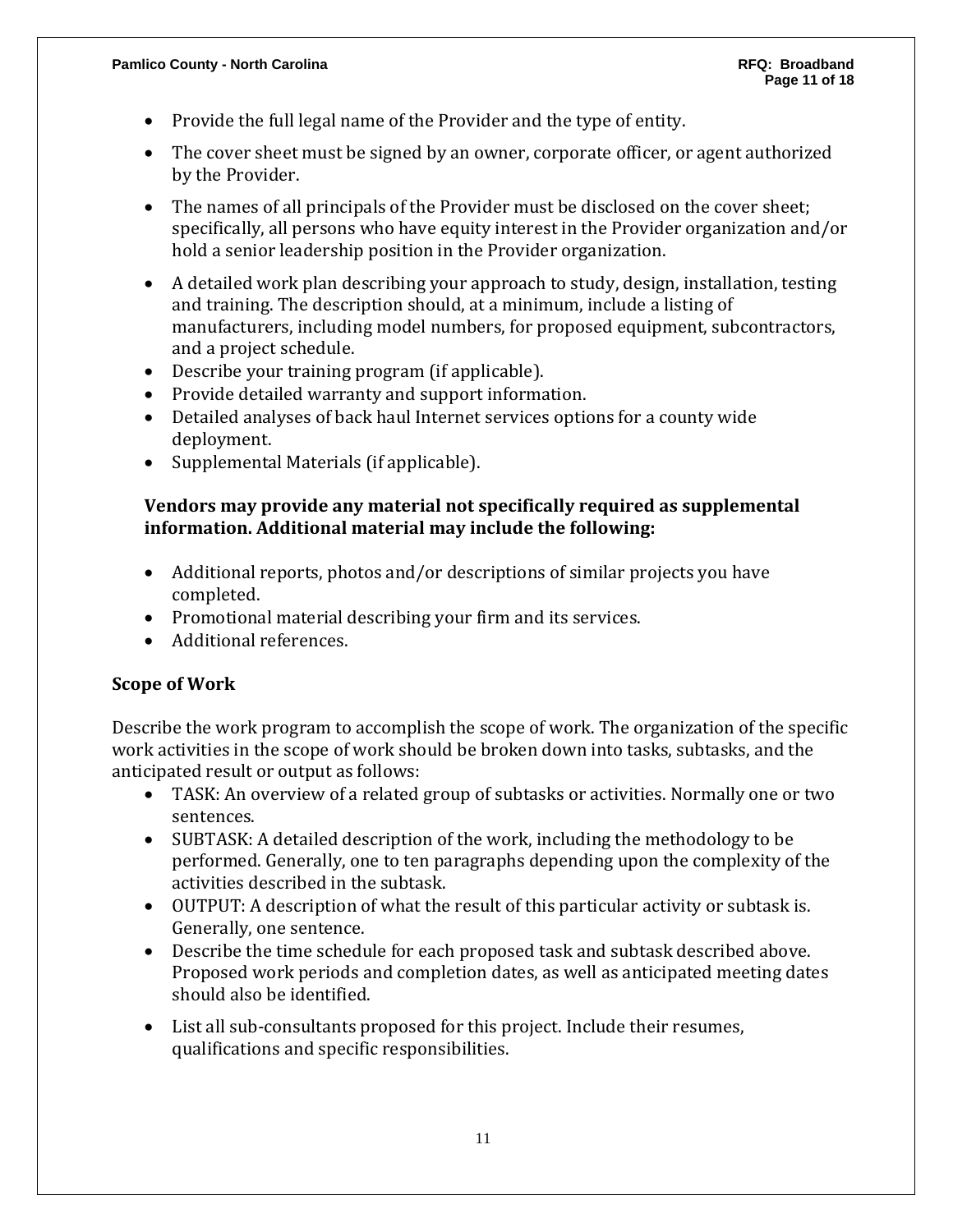### **Relevant Experience**

- A. Respondents must have experience conducting community broadband studies and design or engineering plans of similar size and scope to the Pamlico County project. The proposer must demonstrate capabilities providing these services to similarly sized counties and ability to work creatively with incumbent providers and other key stakeholders.
- B. Respondent's organization must have been in business providing community broadband planning and design or engineering services for a minimum of four years. Proposer must have conducted broadband planning projects with other communities and demonstrate this through its proposal.
- C. Pamlico County believes that direct industry experience is a fundamental requirement of the consultant to ensure business viability of the proposed strategies. Proposer must have direct experience working within the telecommunications or broadband industry in a network planning, design or engineering and business development capacity. This experience must be documented specifically in the proposal.
- D. The Respondent must have developed and/or operated or planned operations for broadband networks; and must demonstrate such experience through its proposal, citing specific networks that are currently in operation.
- E. Responding firm must be able to demonstrate its ability to work quickly and thoroughly with adequate resources. Pamlico County feels time is of the essence; priority will be given to those who can complete this project on the shortest reasonable timeline to complete the project thoroughly and to place Pamlico County in position to apply for broadband grants in the 2020 -2021 application period.
- F. If the Respondent intends to use any subcontractors, the response must demonstrate the applicable experience of subcontractor(s) per above. The proposer is responsible for liability insurance for anyone performing work.

Provide the name and background information of each member of the firm who will perform the actual work described in the RFQ and who will work with the County on a regular basis. Additionally, provide the names and background of all other professional staff that will be working as part of your project team. An organizational chart should be included as well as resumes for each participating staff person.

Provide the relevant previous experience of the lead person for the project. Do not include work done by the firm that the lead person did not have a primary role in managing. List at least three projects of a similar scope and nature to this proposal that the lead person from your firm had primary responsibilities including:

- Project Address
- Reference (with telephone number)
- Year of Completion
- Brief written description of the project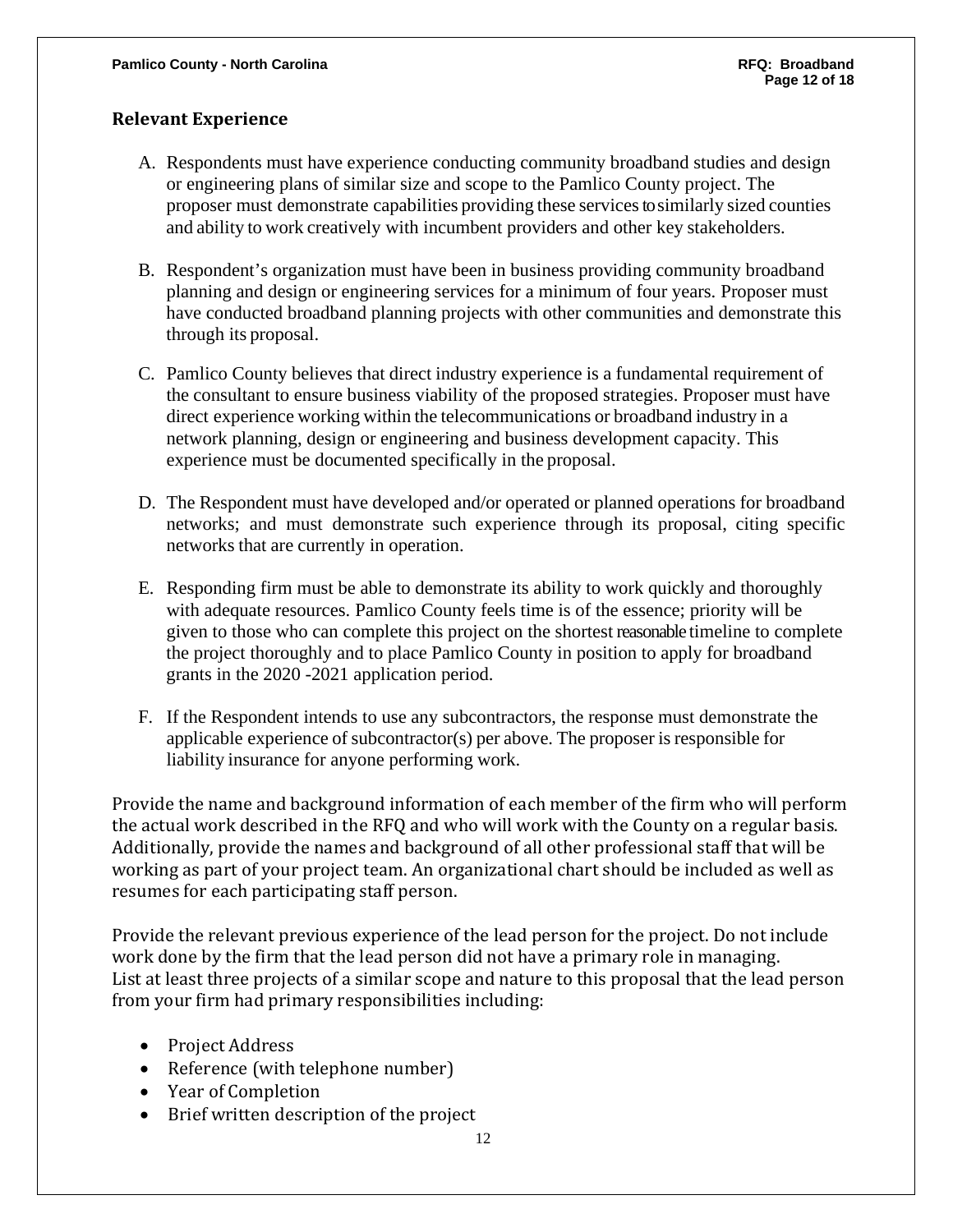The County reserves the right to contact a proposing firm's previous clients at any time.

### **Cost to Complete Broadband Study, Strategy & Design Plan**

Include hourly rate schedule for project personnel, including travel, overhead and miscellaneous expenses. In accordance with NCGS 143-64.31, DO NOT INCLUDE Lump Sum or Not-to-Exceed price for services.

### **SUBMITTAL OF THE PROPOSAL**

Proposals may be submitted in an electronic Portable Document Format (PDF) or one original (reproducible and submitted in loose-leaf, letter sized 8.5" x 11" format, with numbered pages) of the completed proposal must be received by the County Manager's Office, as detailed in this RFQ. Faxes will not be accepted. Electronic submissions can be sent via e-mail to County Manager Tim Buck at [tim.buck@pamlicocounty.org](mailto:tim.buck@pamlicocounty.org) and Beth Bucksot [beth.bucksot@pamlicocounty.org](mailto:beth.bucksot@pamlicocounty.org)

All proposals, as well as any modifications, received at the County after the hour and date specified above, will not be accepted. Postmarks are not accepted. All proposals will become the property of the County of Pamlico and will not be returned.

The proposal shall be signed by an officer or officers authorized to execute legal documents on behalf of the Proposer and shall contain a statement to the effect that the proposal is a firm offer for a 90-day period.

### **PROPOSAL ACCEPTANCE**

Primary consideration will be given to the general appropriateness of the proposal for the project, the technical competence and creative ability of the consultants (as described in the proposal) and the firm's willingness to work closely with County Staff. The County reserves the right to reject all proposals that are inappropriate or inadequate.

### **COUNTY REQUIREMENTS**

The contract will be awarded only to a reputable Broadband provider. In order to qualify as Reputable, a prospective company must meet the following standards, as they pertain to this Request for Proposals.

- The Company must have adequate technical and financial resources for performance, as well as adequate equipment, or have the ability to obtain and to manage such resources and equipment as required during the performance period of the proposed contract.
- The Company must have the necessary experience, organization, technical qualifications, skills and facilities or have the ability to obtain and to manage them (including any sub-consultant requirements).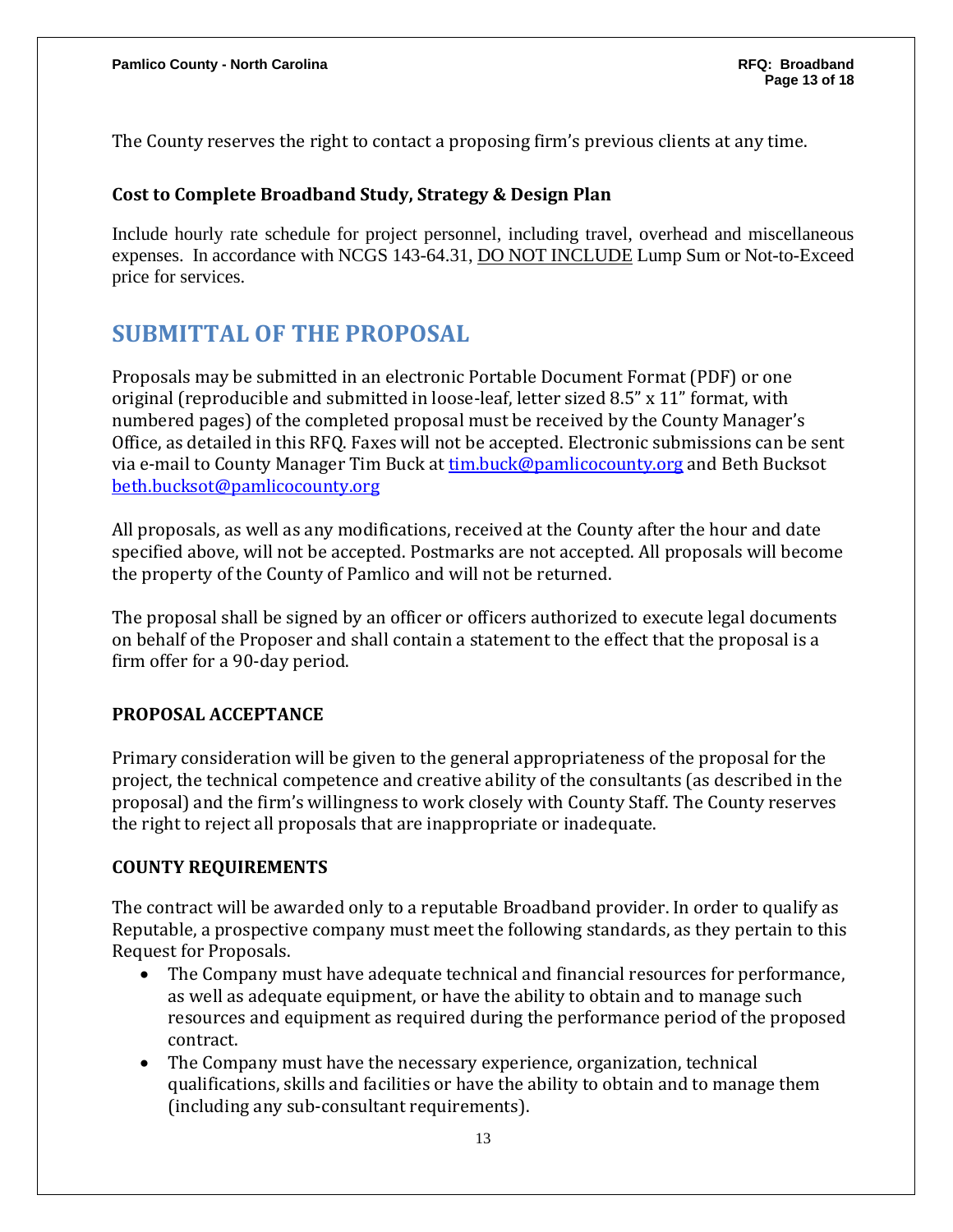- The Company must be able to comply with the proposed or required performance schedule.
- The Company must have a satisfactory record of contractual performance.
- The Company must maintain the auditable records, documents and papers for inspection by authorized County of Pamlico representatives.

Each Company must be able to provide insurance coverage as follows in conformance with the County of Pamlico's requirements:

- General Liability Insurance \$1,000,000
- 2) Automobile Insurance \$1,000,000
- 3) Workers Compensation Insurance \$1,000,000
- 4) Professional Errors and Omissions Insurance \$2,000,000

### **COUNTY CRITERIA FOR SELECTING A VENDOR**

Consultant selection shall be conducted in accordance with NCGS 143-64.31. Statements of Qualification received by the deadline and prepared in accordance with RFQ instructions will be reviewed to determine the scope and level of service considered most advantageous to the County.

The County will select the consultant considered best qualified to provide the desired level of service, with consideration for the long-term interest of the County's efforts based on demonstrated competence and qualifications without regard to fee other than unit price information.

After selection of the best qualified consultant to meet the County's needs, the County shall negotiate a fair and reasonable fee with the consultant for the desired scope and level of service.

Proposals will be reviewed and evaluated by County staff familiar with the Project, in accordance with the following criteria:

- The firm's background and capabilities, including each firm's history and areas of specialization, or particular expertise. 15 POINTS
- The background of the individuals who will do the actual design work and who will work with the County of Pamlico on a regular basis. 5 POINTS
- The background of all consultants on the project team who are proposed to assist in the development of this project. 5 POINTS
- The relevant experience of the lead person for each firm on the project. 5 POINTS
- The firm's expertise with similar projects. 15 POINTS
- The firm's expertise in providing accurate and timely cost estimates. 10 POINTS
- The firm's ability to provide a system design that meets the County's defined needs. 20 POINTS
- The firm's ability to meet the County's schedule. 15 POINTS
- Ability to design a network with feasible technical and financial considerations. 10 POINTS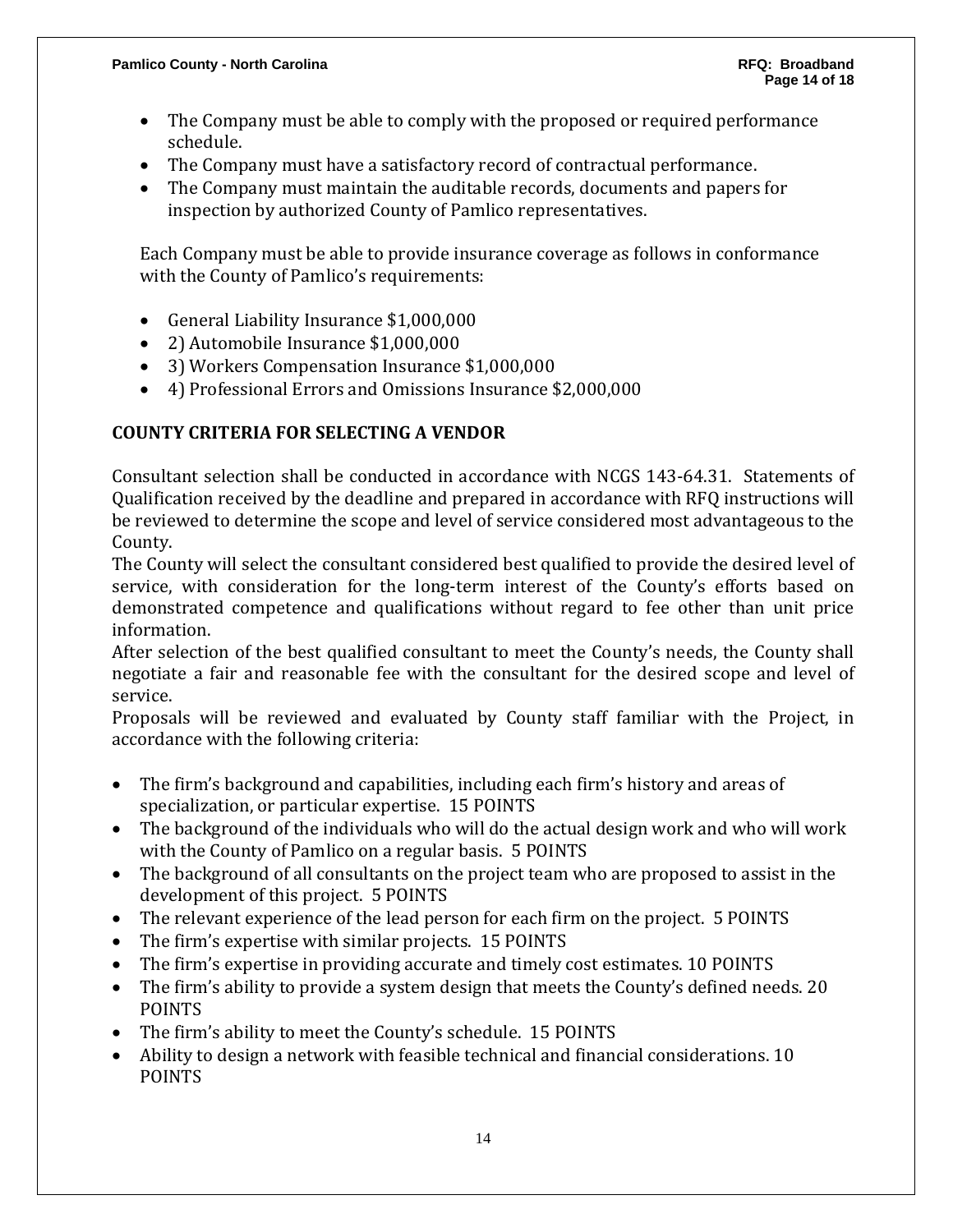### **SELECTION PROCESS**

Vendors are invited to schedule a voluntary pre-submittal meeting with County Staff by January 17, 2020. The meetings will provide an opportunity for vendors to ask questions and view County conditions. **All proposals are due by 5 pm March 13, 2020**.

A Committee of County Staff members will review the Proposals and select firms to be interviewed. It is anticipated the same Committee will be present at the interview.

Interviews, if required, will be scheduled. The County Commission will review Contract for Services for approval at its meeting following the selection of a vendor.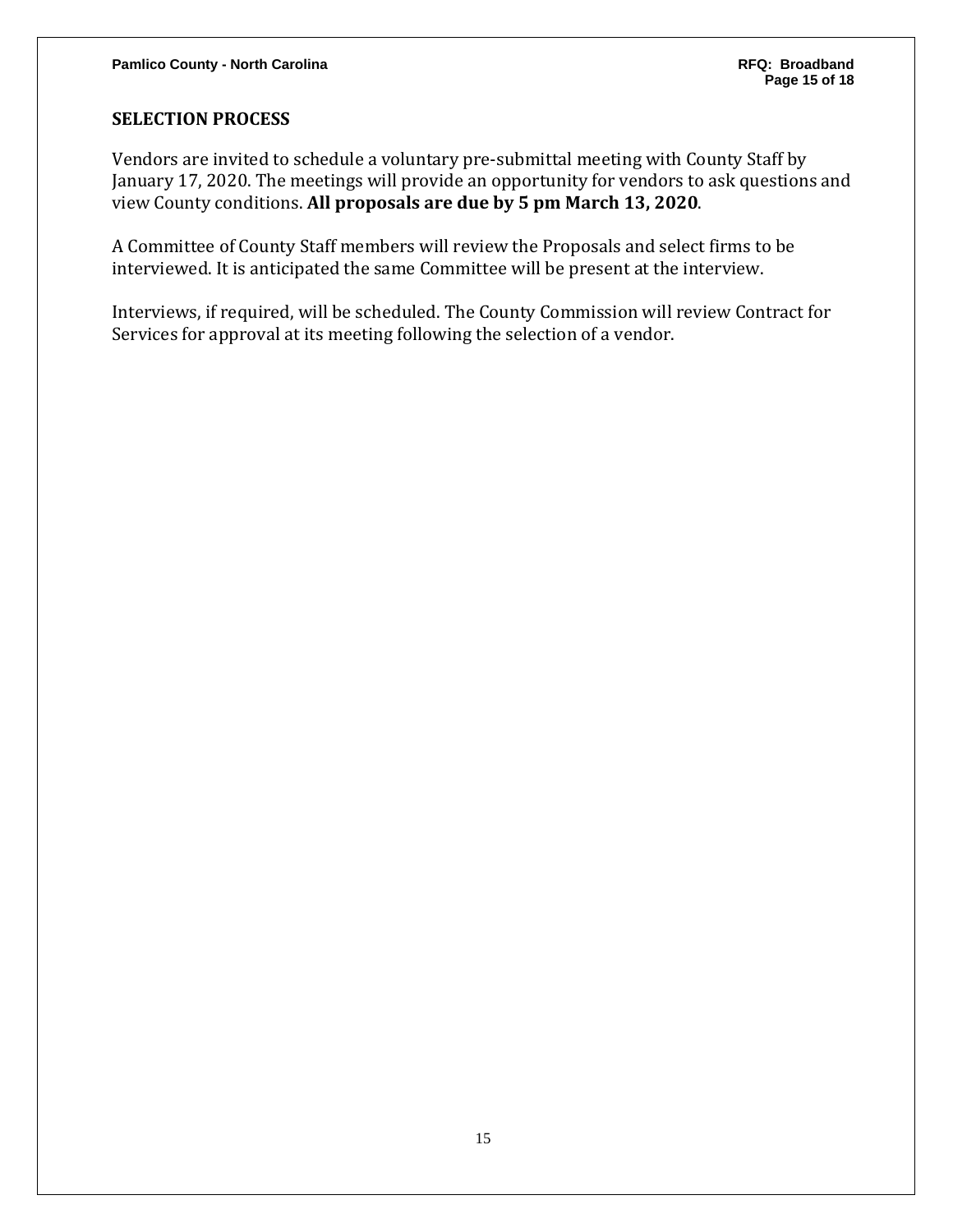### **TERMS, CONDITIONS AND DISCLAIMERS FOR RFQ**

Responses to this RFQ become the exclusive property of the County of Pamlico. All documents submitted in response to this RFQ may be regarded as public records and may be subject to disclosure. No material submitted in response to this RFQ will be returned. Respondents are solely responsible for all expenses associated with responding to this RFQ.

### **Confidentiality**

All submissions are subject to North Carolina Public Records Law. To the extent that respondents desire to submit proprietary information to the County of Pamlico, the County of Pamlico represents that it will use all reasonable efforts to claim available exemptions under the NC Public Records Law (NCPL), and will notify the affected respondent if an NCPL request is received in connection with that proprietary information. The respondent will be given an opportunity to seek court action to prevent release of information. All materials that the respondent believes are proprietary MUST be labeled "CONFIDENTIAL." The County of Pamlico cannot guarantee that its efforts to claim available exemptions will be successful and the County of Pamlico may be required to disclose the respondent's information, even that which is labeled proprietary, privileged and/or confidential.

### **Incurred Costs**

The County of Pamlico will not be liable in any way for any costs incurred by respondents in replying to this RFQ, including, but not limited to, costs associated with preparing the response or participating in any site visits, demonstrations, conferences or oral presentations.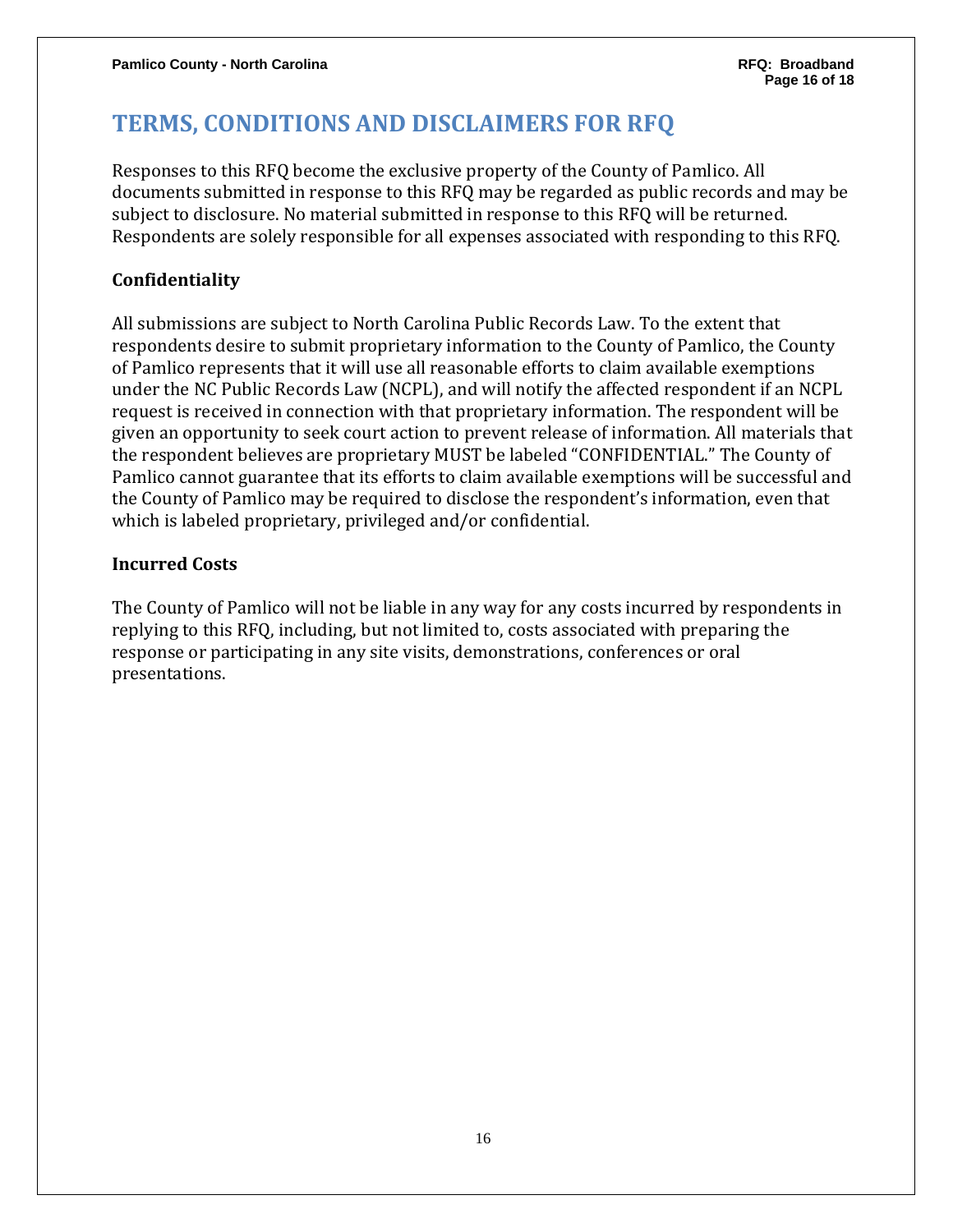### APPENDIX "A"

Additional provider data is available on the links found on the Pamlico County Government Website. To access the data, go to the Pamlico County Government website. Click Departments. click on Economic Development. Drop down menu will allow you to click on **Pamlico County Broadband RFQ** and provide access to the links listed below:

- [2017 Survey Questions](https://www.pamlicocounty.org/Data/Sites/1/media/2017-pc-community-internet-survey-final.pdf)
- Survey Responses: <https://www.surveymonkey.com/results/SM-7CBWYFLW7/>
- [Survey assessment respondent](https://www.pamlicocounty.org/Data/Sites/1/media/pamlico-county-internet-assessment-surveyrfq.pdf) data with ID number
- Broadband Infrastructure Office [North Carolina Department of Information Technology \(State BIO\)](https://www.pamlicocounty.org/Data/Sites/1/media/pamlico-county-nc-bio-providers-meeting-rfq.pdf)  [PP presentation of results](https://www.pamlicocounty.org/Data/Sites/1/media/pamlico-county-nc-bio-providers-meeting-rfq.pdf)
- [Pamlico County Broadband Survey Response map with additional data](https://www.pamlicocounty.org/Data/Sites/1/media/pamlico-map.pdf)
- [Vertical Assets notes from State BIO office](https://www.pamlicocounty.org/Data/Sites/1/media/pamlico-vertical-assets-notes-final.pdf)
- [Pictures of Vertical Assets](https://www.pamlicocounty.org/Data/Sites/1/media/pamlico-county-fiber--tall-structure-pictures.pdf)
- <span id="page-16-0"></span>• [Water Towers](https://www.pamlicocounty.org/Data/Sites/1/media/pamlico-water-towers.pdf)